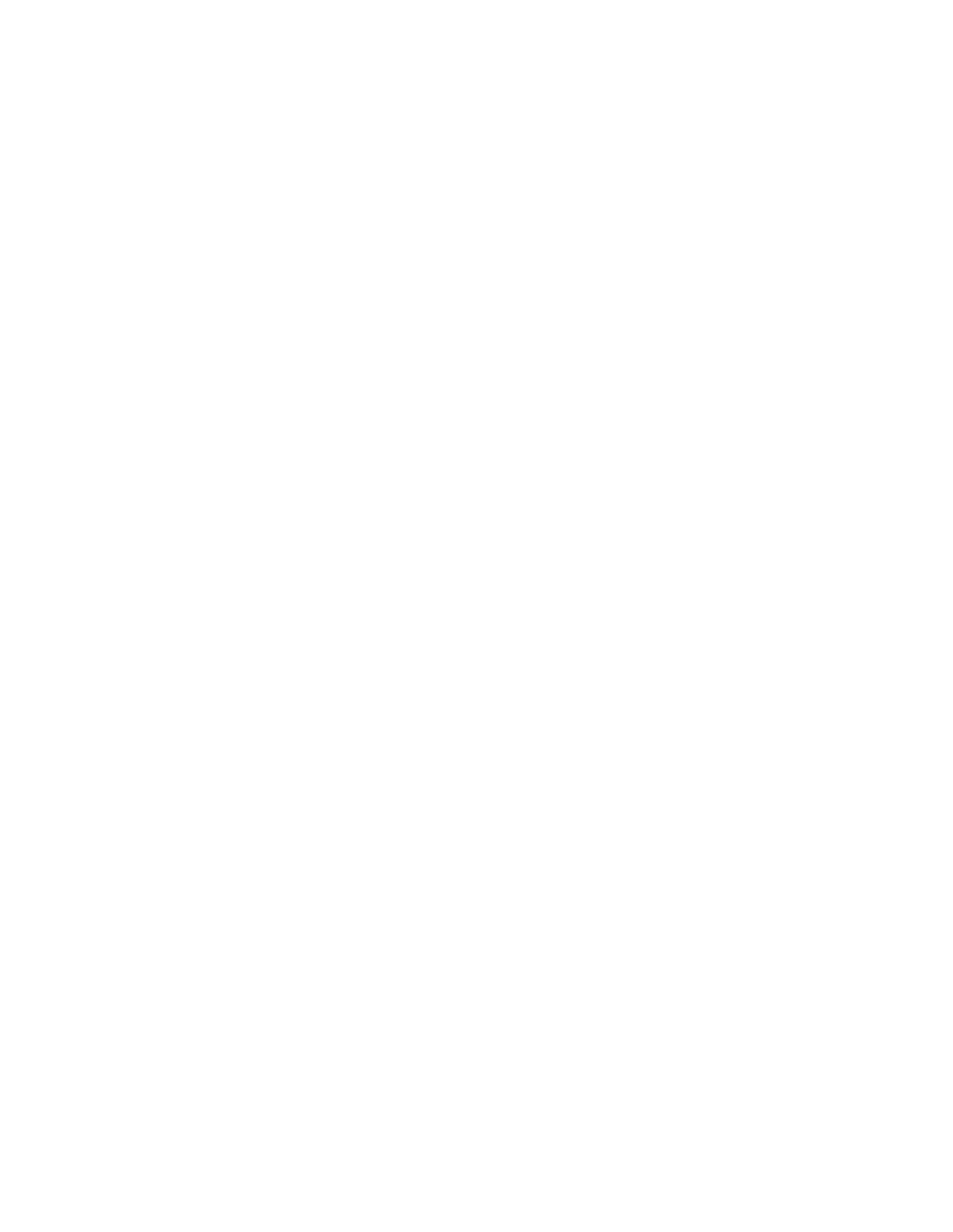- 8. On November 6, 2001, I have written notes instructing myself to run 4 group analyses and BLACK analyses. Again, I would have only been doing this if we had found concerning results for blacks. (See 2001-2002 notes dated November 6, 2001).
- 9. On November 8, 2001, I continued to write that the Black/White comparisons need to be continued. (See 2001-2002 notes dated November 8, 2001).
- 10. On February 20, 2002, all coauthors met and discussed statistical analyses for the Total Sample and the Birth Certificate Sample. (See page 14 of agendas attachment).
- 11. On May 22, 2002, all coauthors met and discussed analysis of the 24 month threshold for the Total Sample. We did this because there were many statistically significant effects at the 24 month threshold. (See page 16 of Agendas Attachment).
- 12. On June 28, 2002, all coauthors met and examined subgroup analyses by RACE for Whites and Blacks. (See page 17 in the Agendas Attachment and handout that includes Table 5).
- 13. In the Excel File named "describe\_results\_2002\_0702.xls", Table 7 shows the RACE analyses that I had run using ONLY the BIRTH CERTIFICATE Sample --- the unadjusted RACE effect was statistically significant. (OR=1.51, [95%CI 1.02 - 2.24]). At the bottom of Table 7, it also shows that for the NON-BIRTH Certificate Sample, the adjusted RACE effect statistically significance was HUGE. (OR=2.94 [95%CI 1.48 - 5.81). That is the main reason why we decided to report the **003**RACE effects for ONLY the BIRTH Certificate Sample. TRUTHIINIMEDIA
- 14. In the Excel File named "describe\_results\_2002\_0801.xls", I split Table 7 into three different Tables (Table 7a, Table 7b, and Table 7c) to further investigate the RACE subgroup analyses.
- 15. All the coauthors met and decided sometime between August 2002 and September 2002 not to report any RACE effects for the paper.
- 16. Sometime soon after the meeting where we decided to exclude reporting any RACE effects, also between August 2002 and September 2002, the coauthors scheduled a meeting to destroy documents related to the study. Dr. Coleen Boyle was not present at the meeting even though she was involved in scheduling that meeting. The remaining 4 coauthors all met and brought a big garbage can into the meeting room and reviewed and went through all our hard copy documents that we thought we should discard and put them in the large garbage can. However, because I assumed this was illegal and would violate both FOIA laws and DOJ requests, I kept hard copies of all my documents in my office and I retained all the associated computer files. This included all the Word files (agendas and manuscript drafts), Excel files with analysis and results, and SAS files that I used to generate the statistical findings. I also kept all my written notes from meetings. All the associated MMR-Autism Study computer files have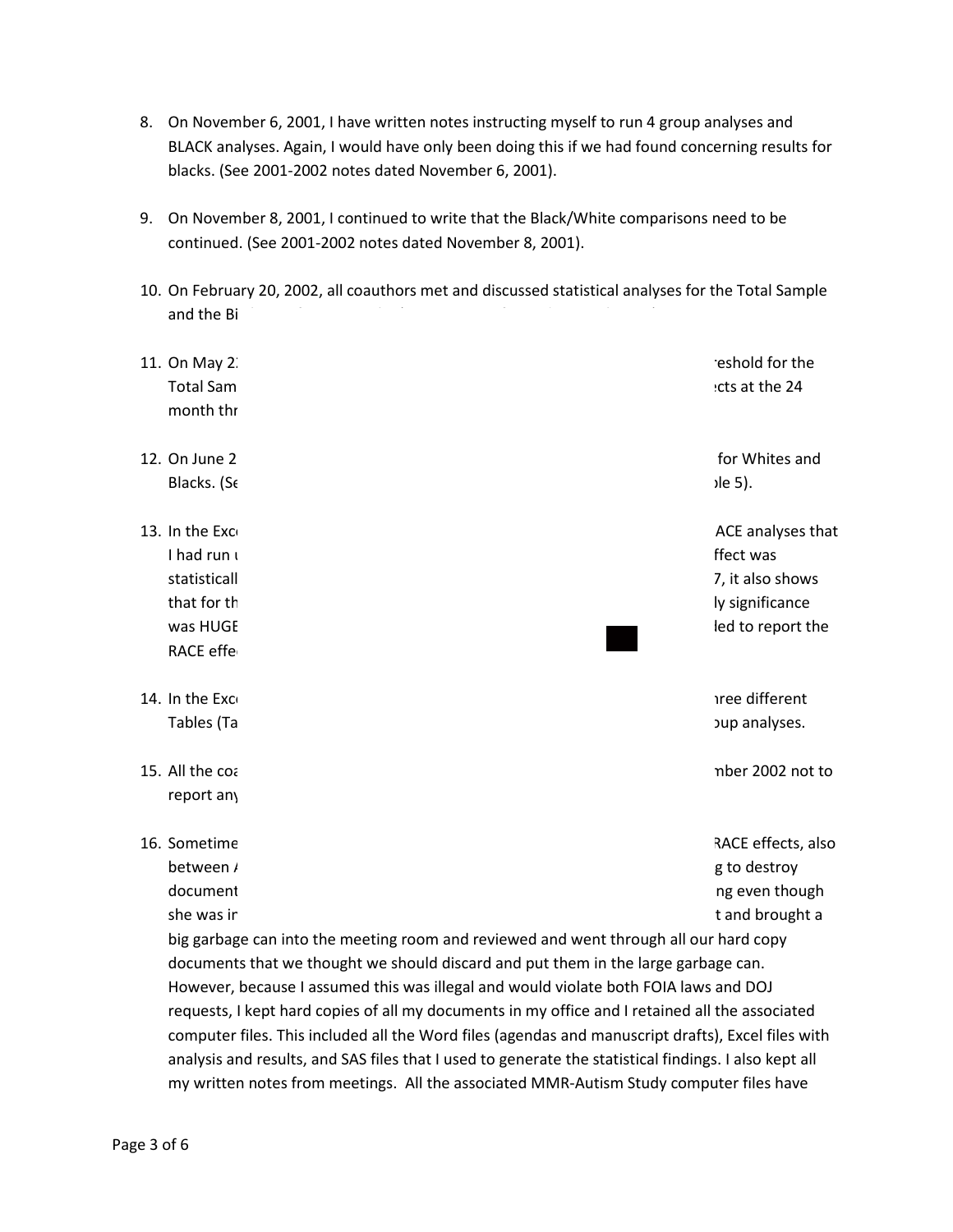been retained on the Immunization Safety Office computer servers since the inception of the study and they continue to reside there today.

- 17. On or about September 3, 2002, I informed Dr. Melinda Wharton, the Division Chief for the Branch I worked in, that we had concerning results from the MMR-Autism Study that we would like to discuss with her.
- 18. Dr. Melinda Wharton formally reprimanded Dr. Bob Chen, my Branch Chief, on September 18, 2002. As I stated in my e-mails to both Dr. Melinda Wharton and to Dr. Walt Orenstein, I believe this was an intimidating personnel action and threatened the credibility of the entire branch. It also put a big black cloud over our branch and demoralized many of the staff.
- 19. On October 9, 2002, Dr. Margarette Kolczak, an extremely reputable biostatistician, reviewed my SAS programs and made a suggestion for testing the RACE Interaction. This was a post-hoc decision and an attempt to absolve us from reporting the RACE effects.
- 20. On October 16, 2002, I asked Dr. Walt Orenstein to remove the formal reprimand of Dr. Chen because I said there was false information included in it. (See e-mail RE Dr. Robert Chen's Reprimand).
- 21. On October 20, 2002, I described to Dr. Orenstein the dilemma I was in regarding the concerning MMR-Autism Study results and the reprimand of Dr. Chen. I told him I felt intimidated by the **003**move and I linked it to them knowing the results would be problematic if they were shared **TRUTHIINIMEDI/** outside the CDC.
- 22. On October 22, 2002, Dr. Boyle was assigned to brief Dr. Orenstein and Dr. Jose Cordero (the new Center Director for the National Center of Birth Defects and Developmental Disabilities).
- 23. Between October 22, 2002 and January 2004, there were significantly fewer hand written notes for the MMR-Autism Study because we had finalized the results and were writing the manuscript up for publication. I have many draft manuscripts that were written and are dated.
- 24. On January 8, 2004, I began to present draft PowerPoint presentations of the MMR-Autism Study for the Institute of Medicine meeting that I was scheduled to present on February 9, 2004 in Washington DC. I have copies of each of those PowerPoint presentations. During the next 30 days, I presented the results to the Division Director of ESD in the National Immunization Program, and the Director of the National Immunization Program. I would also present the results in the offices of Dr. Julie Gerberding.
- 25. On January 27, 2004, I had lunch with Dr. Marshalyn Yeargin-Allsopp. She told me that Dr. Frank DeStefano still currently reported to her.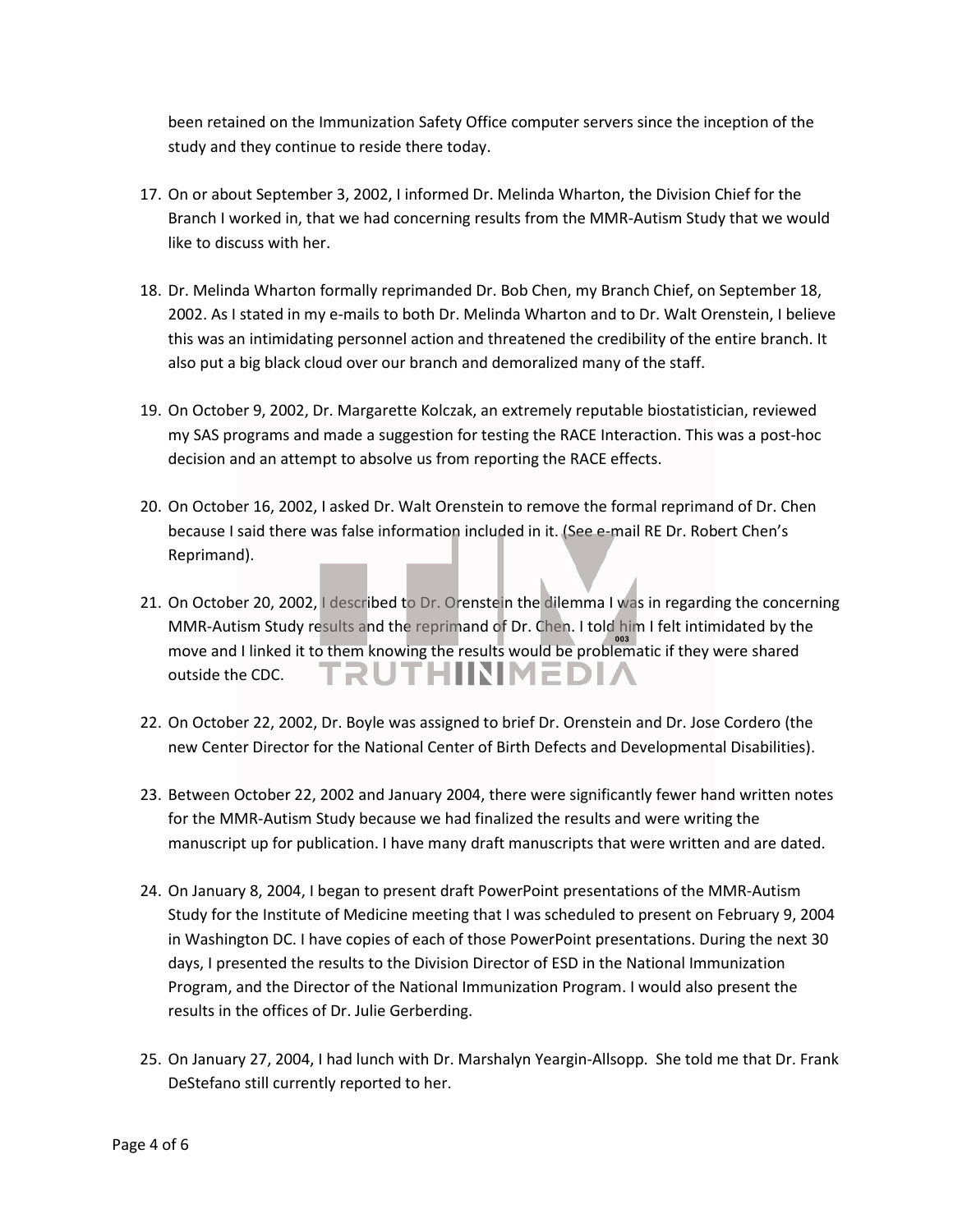- 26. On February 2, 2004, I met with Dr. Steve Cochi (the new Director of the National Immunization Program) and Dr. Melinda Wharton. During that meeting I provided Dr. Cochi with a draft of my letter to Dr. Julie Gerberding and sought his input. He requests that I remove any criticism of NIP in the letter.
- 27. During the February 2 meeting with Dr. Cochi and Dr. Wharton, I also requested that Dr. Walter Orenstein be brought into the meeting because he had arrived in the building that morning. Dr. Cochi suggested that Dr. Orenstein was "heading off into the sunset" and that we shouldn't bother him with these issues. Although Dr. Orenstien had announced his retirement in January 2004, he was still coming for meetings on a regular basis.
- 28. On this same day, Brooke Barry, a CDC public health analysis and someone I trusted very much, informed me that the "autism caucus" was meeting on February  $3<sup>rd</sup>$  and that they were initiating or requesting a formal investigation of the National Immunization Program.
- 29. On February 2, 2004, after meeting with Dr. Cochi and Dr. Wharton, I delivered my letter for Dr. Julie Gerberding regarding my concerns regarding results from the MMR-Autism Study just before I had to present them to the Institute of Medicine on February 9, 2004. (See scanned letter to Dr. Gerberding dated February 2, 2004).
- 30. On March 9<sup>th</sup>, I was put on administrative leave. In the Annex to the memorandum, they provided a list of my "inappropriate and unacceptable behavior in the work place" which **003**included "you criticized the NIP/OD for doing very poor job of representing vaccine safety issues, claimed that NIP/OD had failed to be proactive in their handling of vaccine safety issues, and you requested that Dr. Gerberding reply to your letter from a congressional representative before you made your presentation to the IOM." (See scanned Memorandum dated January 9, 2004.). I stand by that statement and I do not think it was unacceptable to convey that to Dr. Gerberding.

## **Conclusion**

I believe we intentionally withheld controversial findings from the final draft of the DeStefano et al (2004) Pediatrics paper. We failed to follow the final approved study protocol and we ran detailed in depth RACE analyses from October 2001 through August 2002 attempting to understand why we were finding large vaccine effects for blacks. The fact that we found a strong statistically significant finding among black males does not mean that there was a true association between the MMR vaccine and autism-like features in this subpopulation. This result would have probably have led to designing additional better studies if we had been willing to report the findings in the study and manuscript at the time that we found them. The significant effect of early vaccination with the MMR vaccine might have also been a proxy for the receipt of thimerosal vaccines early in life but we didn't have the appropriate data to be able to code the level of thimerosal exposure from the MADDSP school records.